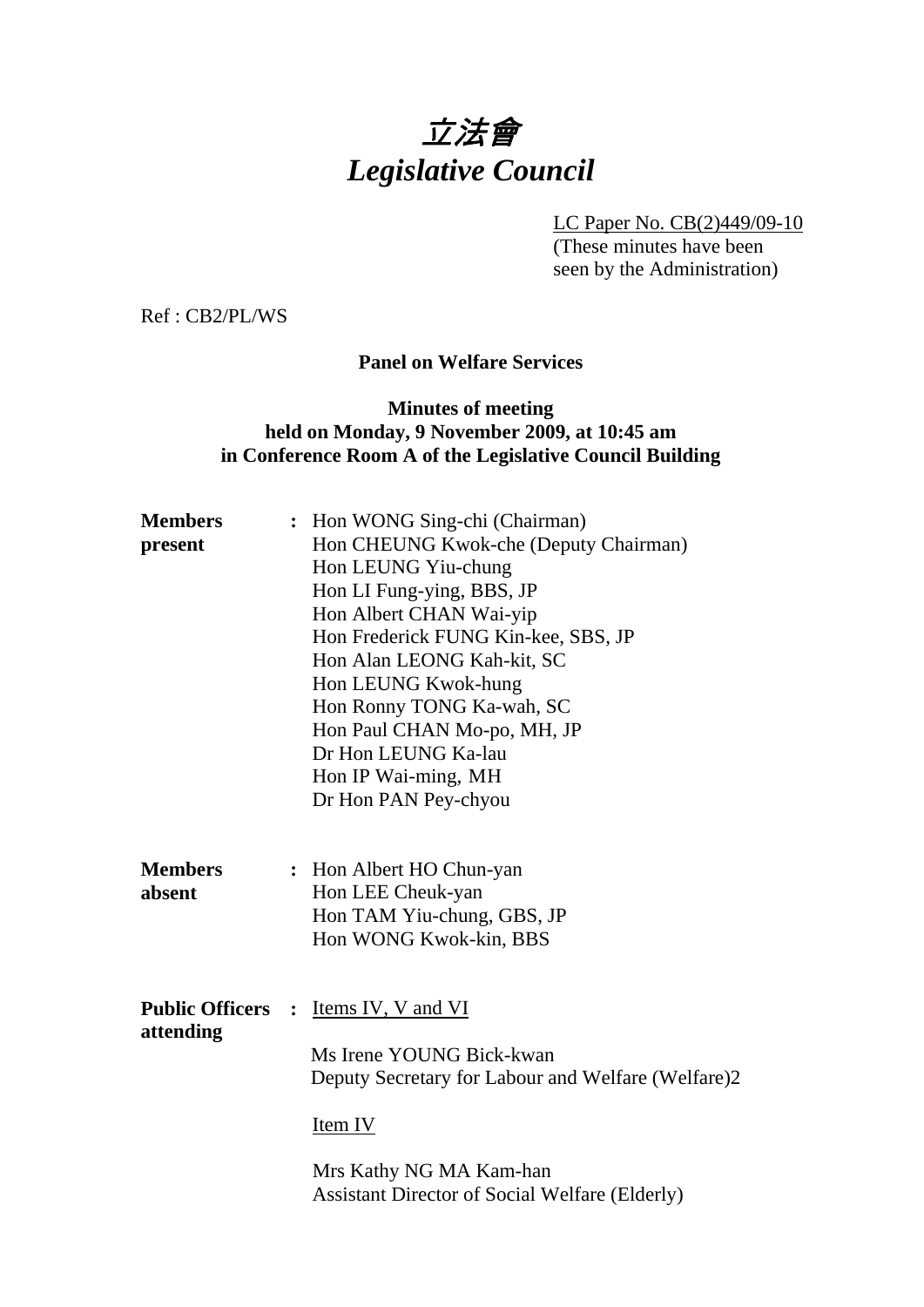|                               | Dr Daisy DAI<br><b>Chief Manager, Hospital Authority</b>                                                                                  |
|-------------------------------|-------------------------------------------------------------------------------------------------------------------------------------------|
|                               | Item V                                                                                                                                    |
|                               | Mr FUNG Pak-yan<br>Deputy Director of Social Welfare (Administration)                                                                     |
|                               | Mr CHAN Wing-hoi<br>Chief Social Security Officer (Social Security)2<br>Social Welfare Department                                         |
|                               | Mr Kenneth NG Wing-cheung<br>Senior Statistician (Social Welfare)<br>Social Welfare Department                                            |
|                               | Item VI                                                                                                                                   |
|                               | Mr Matthew CHEUNG Kin-chung, GBS, JP<br>Secretary for Labour and Welfare                                                                  |
|                               | Mr Franco KWOK Wai-fan<br>Principal Assistant Secretary for Labour and Welfare (Poverty)                                                  |
|                               | Ms Reddy NG Wai-lan<br>Principal Economist (4)<br>Economic Analysis and Business Facilitation Unit<br><b>Financial Secretary's Office</b> |
| <b>Clerk</b> in<br>attendance | Miss Betty MA<br>Chief Council Secretary (2) 4                                                                                            |
| <b>Staff</b> in<br>attendance | : Miss Florence WONG<br>Senior Council Secretary (2) 5                                                                                    |
|                               | Ms Karen LAI<br>Council Secretary (2) 2                                                                                                   |
|                               | Miss Maggie CHIU<br>Legislative Assistant (2) 4                                                                                           |
|                               |                                                                                                                                           |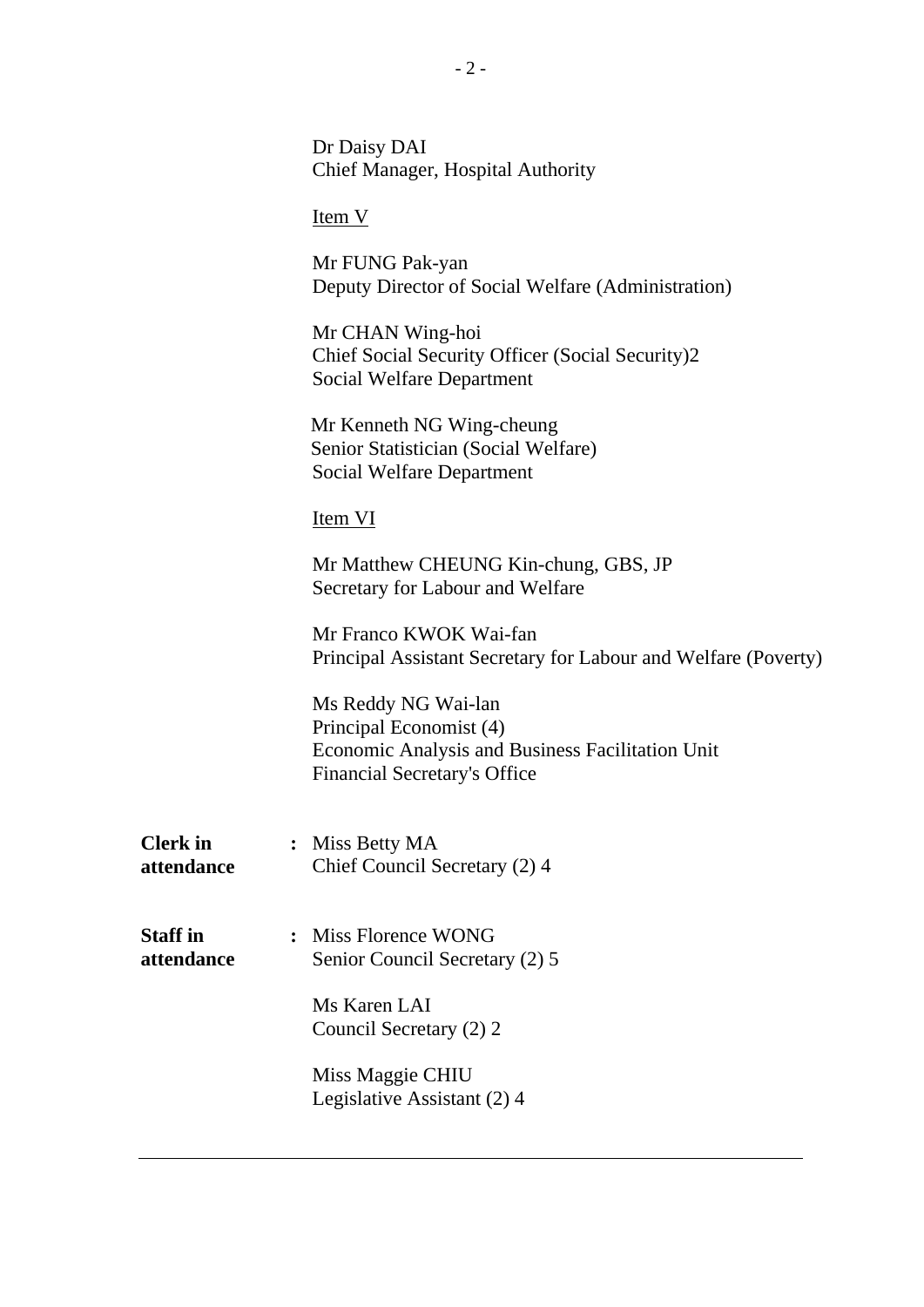#### **I. Confirmation of minutes**

[LC Paper No. CB(2)97/09-10]

The minutes of the meeting held on 15 October 2009 were confirmed.

### **II. Information paper(s) issued since the last meeting**

2. Members noted that no information papers had been issued since the last meeting.

# **III. Items for discussion at the next meeting**

[LC Paper Nos. CB(2)179/09-10(01) and (02)]

3. Members agreed to discuss the following items proposed by the Administration at the next meeting to be held on 14 December 2009 at 10:45 am –

- (a) Provision of additional subsidised residential care places as announced in the Policy Address 2009-2010; and
- (b) New Dawn Project.

4. Mr CHEUNG Kwok-che said that the Panel passed a motion at the special meeting on 28 September 2009 requesting the Chief Executive (CE) to set up an independent commission of inquiry to investigate whether the Secretary for Home Affairs and the District Officer (Islands) had interfered with the professionalism of social workers in Tai O Neighbourhood Level Community Development Project in serving the community. Noting from the Chief Secretary for the Administration's reply to an oral question raised at the Council meeting on 21 October 2009 that the Administration would not carry out any independent investigation, Mr CHEUNG suggested that the Panel should discuss the proposal to appoint a select committee by the Legislative Council to inquire into issues relating to the incident at the next meeting. Members agreed.

#### **IV. Integrated Discharge Support Trial Programme for Elderly Patients**  [LC Paper Nos. CB(2)179/09-10(03) and (04)]

5. Deputy Secretary for Labour and Welfare (Welfare)2 (DS(W)2) briefed members on the latest progress of the Integrated Discharge Support Trial Programme for Elderly Patients (the Programme) as detailed in the Administration's paper. DS(W)2 said that it was not uncommon for elders to be re-admitted to hospitals or admitted to residential care homes for the elderly (RCHEs) shortly after hospital discharge due to the lack of discharge care plans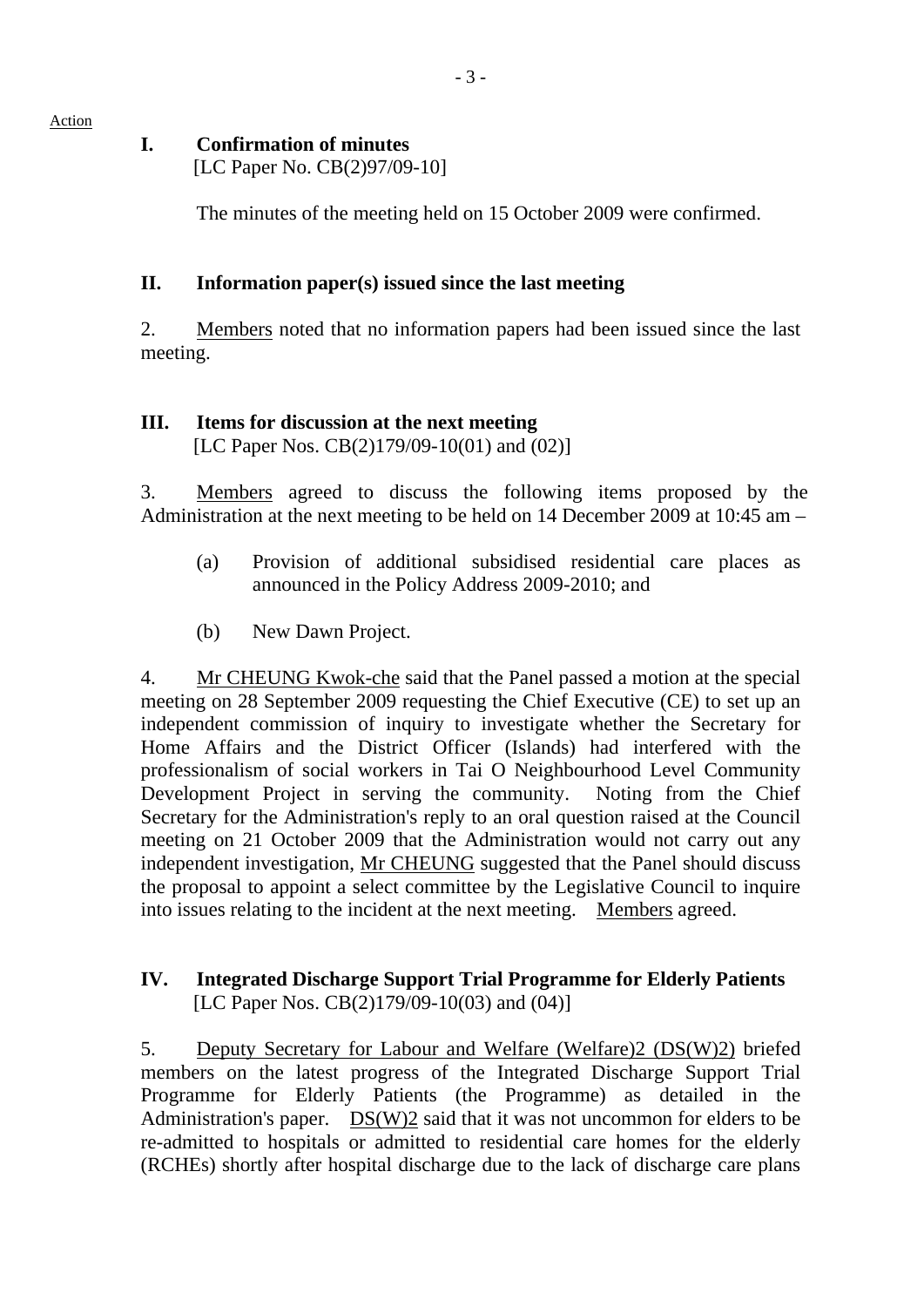and family and/or social support during the rehabilitation stage. Taking the advice of the Elderly Commission, the Labour and Welfare Bureau and the Social Welfare Department (SWD), in collaboration with the Hospital Authority (HA), launched the Programme in March 2008 to provide "one-stop" support services for elderly patients discharged from hospitals, so as to actualise the policy objective of promoting "ageing in place".

6. DS(W)2 further said that a one-off funding of \$96 million had been earmarked in the 2007-2008 Budget for running the Programme for three years. Three pilots were launched in March and August 2008, and July 2009 in Kwun Tong, Kwai Tsing and Tuen Mun respectively. The Discharge Planning Team (DPT) set up under the concerned HA hospital and the Home Support Team (HST) operated by a non-governmental organisation (NGO) under each pilot worked together to formulate discharge care plans for individual elderly patients. Depending on the needs of individual elderly patients, post-discharge services including rehabilitation treatment and transitional community care and support services would be provided. As at end-June 2009, a total of about 6,000 elderly hospital dischargees had been served and the feedback about the Programme was positive. Towards the completion of the Programme in May 2011, the Administration would evaluate the effectiveness of the Programme and then consider the way forward.

7. Expressing support for the Programme to reduce the unplanned hospital re-admission rate of high-risk elderly hospital dischargees and relieve the stress of carers, Dr PAN Pey-chyou was concerned about the effectiveness of the Programme. Understanding that the comprehensive review of the Programme was yet to be conducted, Dr PAN asked if any initial findings were available, such as whether the re-admission rate of elderly hospital dischargees had been reduced since the launch of the Programme, as compared with that in other districts where the Programme had not yet been launched.

8. Chief Manager, Hospital Authority (CM/HA) advised that an evaluation framework was in place to assess the effectiveness of the Programme. Parameters to be evaluated included changes in elders' functional status, place of residence of elderly patients at 90 days and 180 days after they were discharged from the Programme, the re-admission rate of dischargees, stress levels of their carers before and after joining the Programme. Initial findings indicated that the stress levels of the carers were reduced, the functional capabilities of the elders were improved and the target of providing training to 1 500 carers each year was achieved. As regards the re-admission rate of the elderly hospital dischargees, CM/HA said that although there was no significant decrease in the re-admission rate of the matching samples as compared with their re-admission rates in the previous years, there was no obvious increase in their hospital admission rates which was expected from high risk elders with poor community support. The Administration would evaluate the effectiveness of the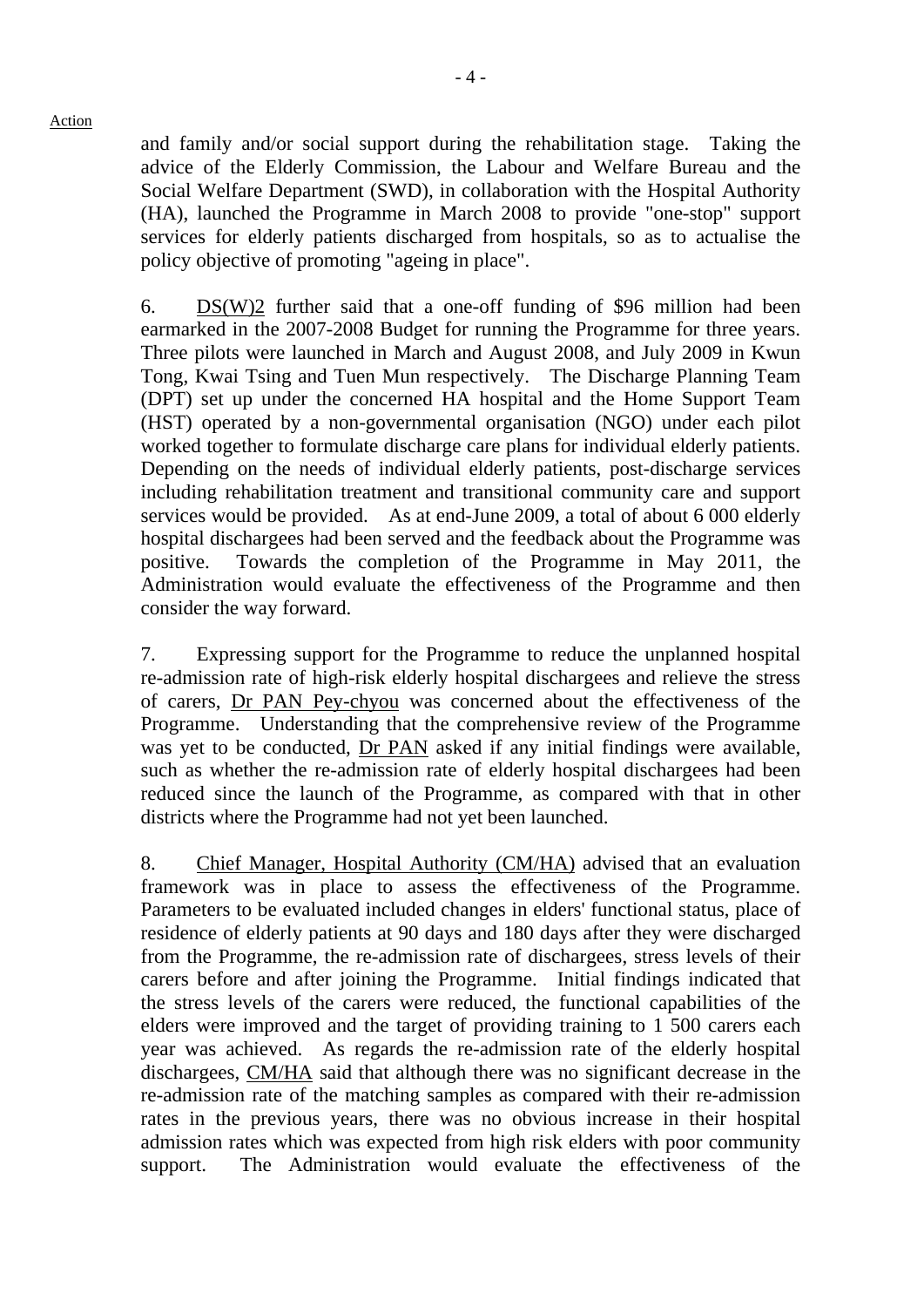Programme based on the data collected throughout the programme period, and would revert to the Panel in due course.

9. Noting that each pilot under the Programme comprised a DPT set up under the concerned HA hospital and an HST operated by an NGO, Dr PAN Pei-chyou was delighted to learn that the Programme adopted a multi-disciplinary approach under which the health sector collaborated with the welfare sector in provision of seamless care for elderly hospital dischargees in meeting both their rehabilitation and social needs. In this connection, Dr PAN asked if any problems regarding the coordination between the two sectors were observed.

10. As regards the collaboration between the two sectors, the Panel was told that since the DPT and HST were located inside the same hospital, they worked closely to formulate discharge care plans for individual elderly patients as well as transitional rehabilitation services and/or community care and support services upon hospital discharge. Also, both DPT and HST could access the concerned patients' records and they would hold regular case conferences to monitor the progress of the elders concerned. A joint decision was made as to whether the elders would no longer need the transitional services and the relevant cases could be closed. No communication problem had been observed so far.

11. While appreciating the close collaboration between SWD and HA in providing support services to the elderly hospital dischargees, Mr CHEUNG Kwok-che expressed concern about the caseload capacity of DPTs and HSTs and whether additional resources would be allocated if necessary. This apart, Mr CHEUNG asked about the re-admission rates of the elderly hospital dischargees within and after six months of hospital discharge, and whether complaints about the Programme had been received since its launching.

12. DS(W)2 said that a one-off funding of \$96 million was earmarked in the 2007-2008 Budget for launching the Programme for three years. With each pilot serving about 3,000 elders and 1,000 carers per year, it was expected that a total of about 20,000 elders and 7,000 carers would be served throughout the programme period. As at end-June 2009, about 6,000 elderly hospital dischargees had been served under the first two pilots. Since the Programme was provided on a transitional basis, under which the service duration was expected to be six to eight weeks on average, some of the cases had been closed. Thus the number of active cases was less than 6,000. As regards the need for additional resources, DS(W)2 said that the Administration would collect information and evaluate the effectiveness of the Programme and then consider the way forward.

Action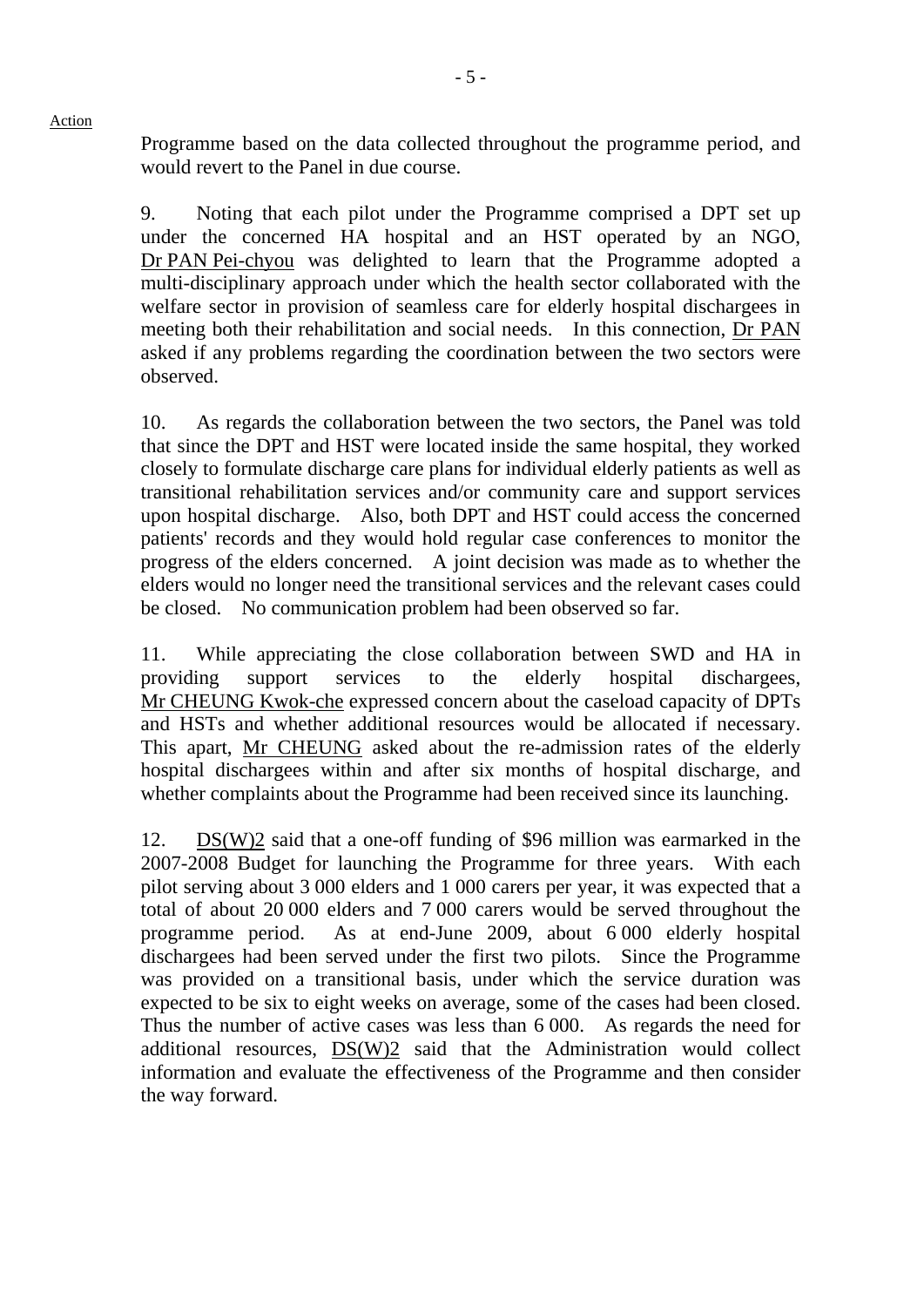13. CM/HA added that the service target of 3,000 elders under each pilot per year was set based on the average number of elderly patients assessed to have high risks of unplanned hospital re-admission in the district. Since the participation of the Programme was on a voluntary basis, it was expected that each HST would serve about 160 cases at the same time. CM/HA further said that the first few weeks after hospital discharge would be the critical period for re-admission of elderly hospital dischargees. Nevertheless, the re-admission rate of dischargees 180 days after discharge from the Programme might not be of direct relevance to assessing the effectiveness of the Programme, taking into consideration that re-admission of elderly hospital dischargees might be caused by a lot of factors.

14. CM/HA and  $DS(W)2$  said that no complaint had been received since the launch of the Programme. DS(W)2 added that to her knowledge, the operating NGOs had received verbal and letters of appreciation.

15. Responding to Mr CHEUNG Kwok-che's enquiry about the provision of training to the carers, CM/HA said that training programmes had been organised for more than 3,600 carers, with a view to enhancing their capability in the post-discharge care for elders at home. Carers working in RCHEs were not covered under these training programmes.

16. Ms LI Fung-ying pointed out that some elderly patients refused to be discharged from hospitals simply because they were waiting for admission to RCHEs and lacked family support to stay at home. Ms LI asked about the number of such elders who had changed their discharge plans and chosen to stay at home after they were discharged from hospitals as a result of joining the Programme. Ms LI further asked about the specific support services provided by HSTs to the elderly hospital dischargees.

17. CM/HA responded that based on a sample of 1,800 participating elderly hospital dischargees who stayed at home before admission to hospitals, about 1,500 were contacted to see if they could continue to stay at home 180 days after the Programme. 90% of them still stayed at home while 7% had been admitted to RCHEs. As compared to about 300 elderly hospital dischargees who were admitted from RCHEs, of which some 250 dischargees were contacted, it was noticed that over 20% of them had chosen to stay at home after they were discharged from hospitals. CM/HA advised that depending on the specific needs of individual elderly patients as recommended in their discharge care plans, an interim arrangement could be made for some elderly hospital dischargees to stay at RCHEs for a short period and HA's geriatric assessment team would assess their progress of recovery before they returned home.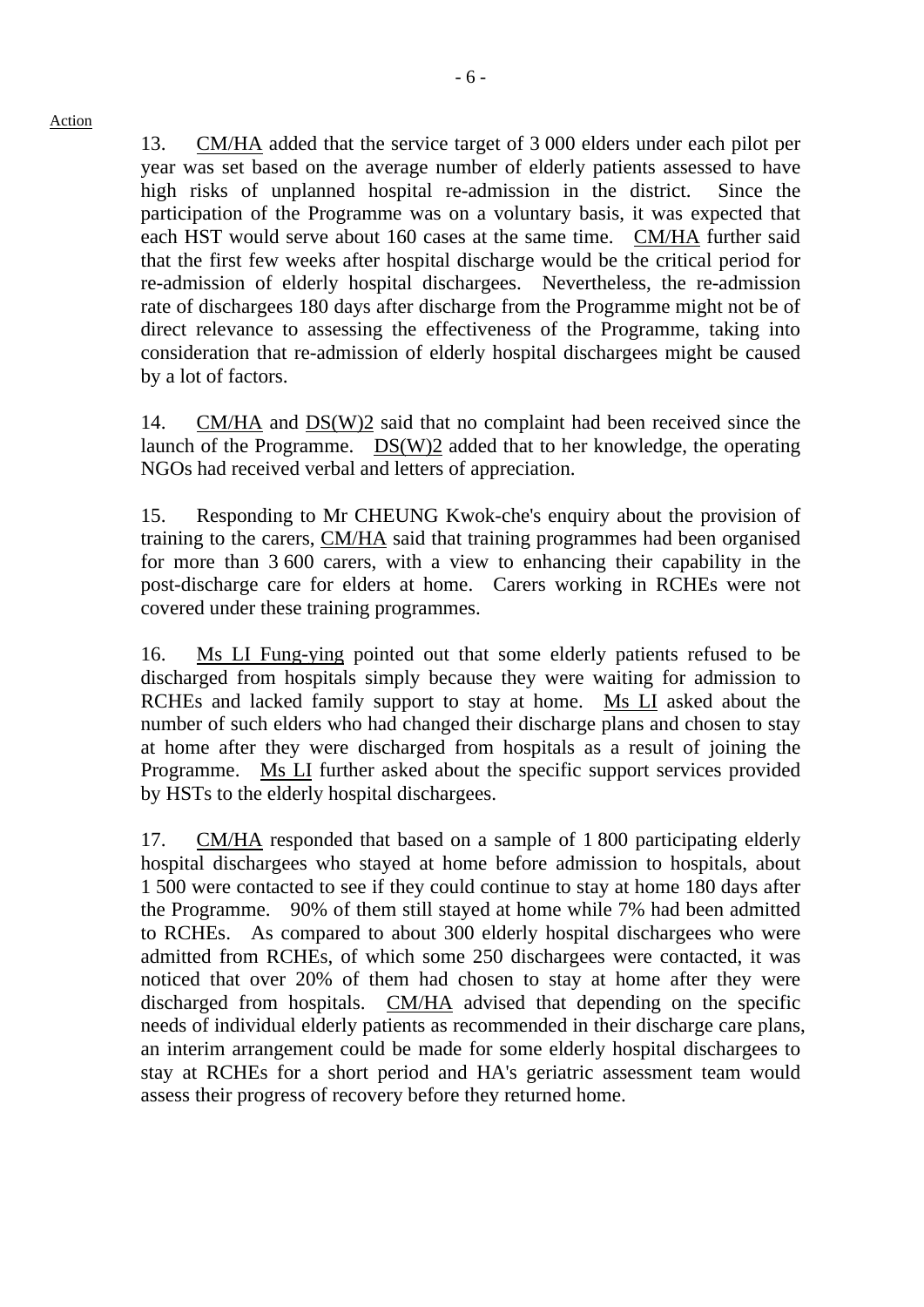18. CM/HA further said that with reference to the experience of HST of Tuen Mun, apart from the provision of meals, there was keen demand on escort and "elder sitter" services from elderly hospital dischargees.

Admin 19. To facilitate future planning for the Programme, Ms LI Fung-ying requested the Administration to provide a comparison on the number of participating elderly hospital dischargees who could stay at home before and after the launch of the Programme and a breakdown of the patronage of different types of services provided by HSTs together with the reasons for requiring such services.

> 20. Mr Albert CHAN pointed out that many elderly hospital dischargees and their family members faced great pressure due to the incapability of the family members to take care of them. While the Programme might release the stress of less vulnerable families, Mr CHAN was of the view the provision of additional subsidised residential care places should be expedited to meet the needs of elderly hospital dischargees who required residential care services. To this end, Mr CHAN urged the Administration to identify vacant premises, such as vacant schools, for retrofitting and conversion into RCHEs.

> 21. DS(W)2 responded that while the provision of additional subsidised residential care places would be discussed at the next Panel meeting, the Programme aimed to provide transitional support services to the elderly hospital dischargees and their carers, which was in line with the Government's policy on elderly care services, i.e. supporting "ageing in place as core, institutional care as back-up".

> 22. Pointing out that many carers of the elderly dischargees were also elders, Mr Albert CHAN urged the Administration to look into the service gap for the elderly hospital dischargees while they were waiting for admission to RCHEs.

> 23. DS(W)2 responded that the Programme aimed to provide an integrated support services for the elderly hospital dischargees and their carers. In addition to the training provided to the carers to enhance their capability in the post-discharge care for elders, medical and para-medical professionals would arrange transitional rehabilitation services and a range of community care and support services would be provided to discharged elderly patients. These services covered rehabilitation treatments, personal care, home-based rehabilitation exercises, home modification, home-making, provision of meals, counseling, transportation and escort, out-of-hour emergency support, respite and "elder sitter" services, etc.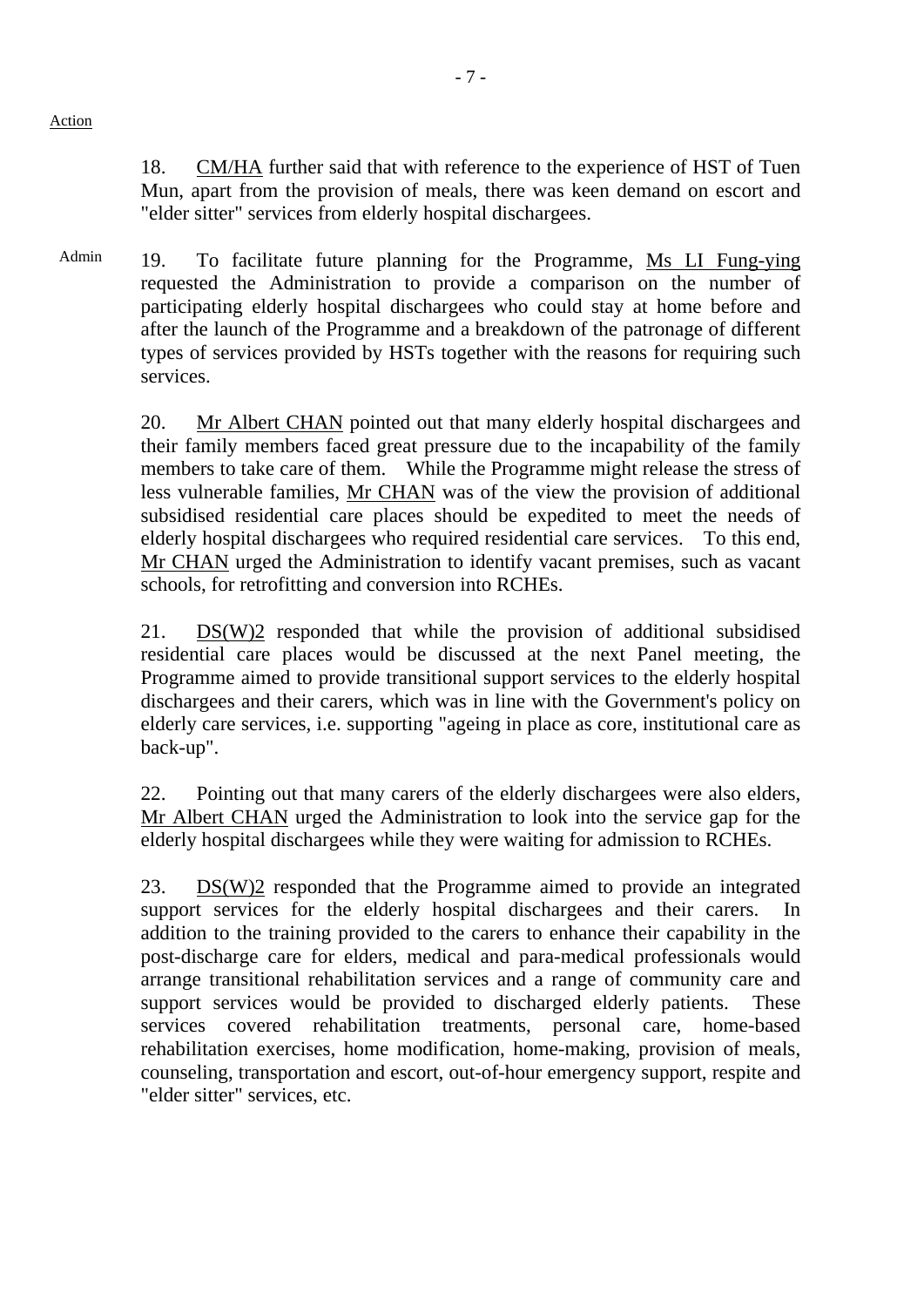- Admin 24. The Chairman requested the Administration to provide the Panel with a detailed review report on the Programme upon its completion. Noting that the Programme would be completed in 2011, the Chairman requested the Administration to provide an interim evaluation report to the Panel as far as practicable.
	- **V. Annual adjustment of payment rates under the Comprehensive Social Security Assistance Scheme and the Social Security Allowance Scheme**

[LC Paper Nos. CB(2)179/09-10(05) and (06)]

25. DS(W)2 advised that the 12-month moving average of the Social Security Assistance Index of Prices (SSAIP) for the period from October 2008 to September 2009 registered a cumulative decrease of 0.7% when compared with the period from November 2007 to October 2008. If the index would indeed drop when the data for October 2009 was ready by the end of November 2009, the Administration would freeze the current standard payment rates under the Comprehensive Social Security Assistance (CSSA) Scheme and the rates of allowances under the Social Security Allowance (SSA) Scheme for a period of 12 months with effect from February 2010. DS(W)2 added that the Administration would monitor closely the expenditure position under the two Schemes and seek the approval of the Finance Committee (FC) for supplementary provision where necessary.

26. Mr Albert CHAN queried the criteria for calculating the CSSA payment levels, in particular the standard payment rates. In his view, the CSSA payment rates were below the poverty line and were far from adequate in meeting the basic daily needs of the recipients. He recalled that according to a study on the CSSA Scheme conducted by Professor Stewart MacPherson of the then City Polytechnic of Hong Kong in 1993-1994, it was suggested that the standard payment rates should be set at around \$3,000 which was pitched at a level above the poverty line. He strongly urged the Administration to conduct a fresh review of the adequacy of the standard payment rates, taking into account the 11.1% downward adjustment of CSSA payments in 2003. Mr CHAN expressed strong dissatisfaction at the remarks made by CE at the Question and Answer Session on 15 October 2009 that households with income below the average CSSA payments were those living in poverty. He considered that the Administration was inhumane in taking care of the poor and the needy.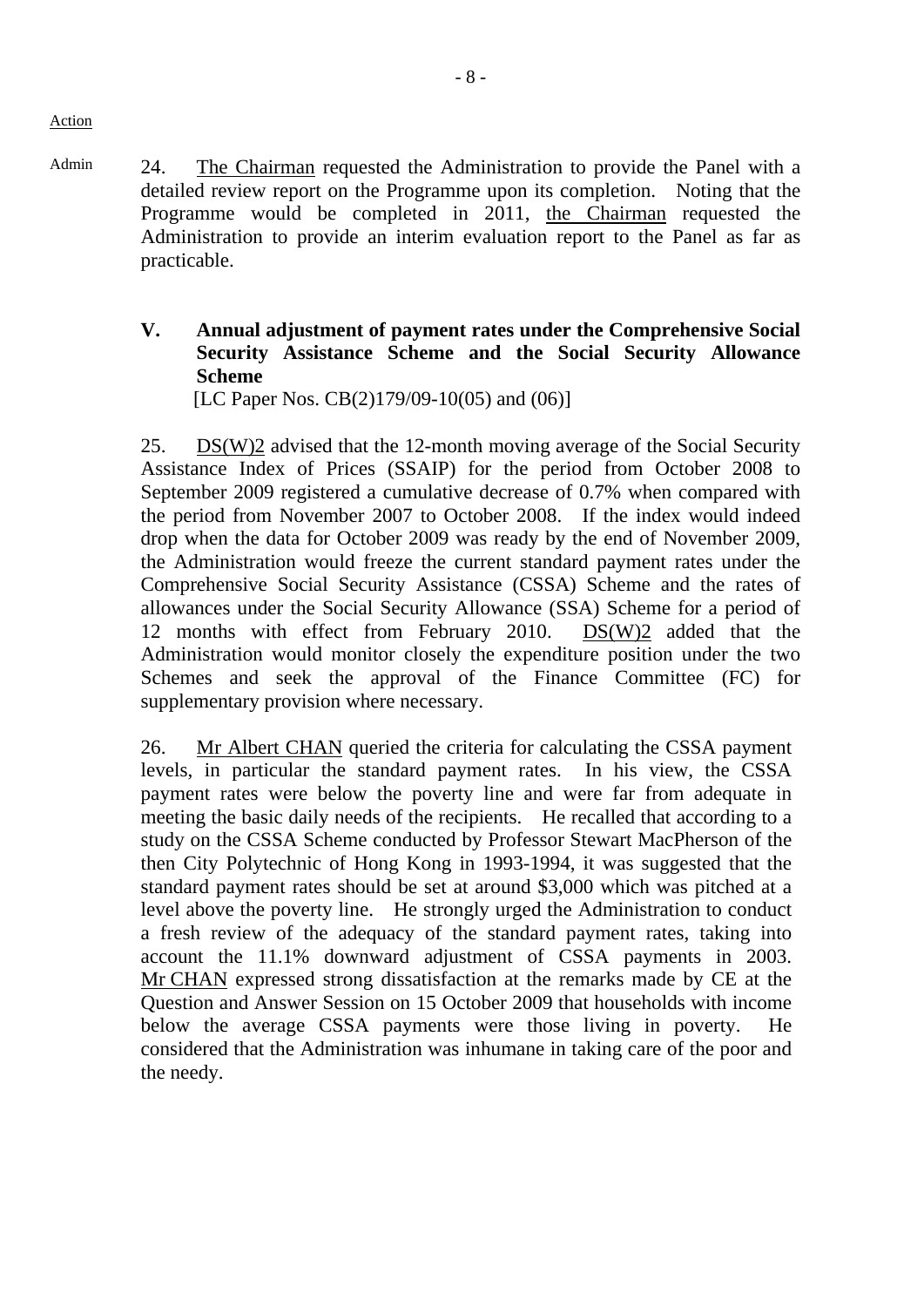27. DS(W)2 said that the CSSA Scheme provided a safety net of last resort for those in need so that they could meet their basic needs. The standard payment rates were reviewed annually taking into account the movement of SSAIP which was compiled by the Census and Statistics Department. On top of the regular monitoring on the changes of SSAIP, the weighting system of SSAIP was updated every five years on the basis of the findings of the Household Expenditure Survey on CSSA Households to ensure that up-to-date expenditure patterns of CSSA households were accurately reflected in the compilation of SSAIP.

28. Mr CHEUNG Kwok-che disagreed with the methodology for adjusting the CSSA payment rates. He asked whether the annual adjustment cycle could be shortened to half a year in order to more accurately reflect the price changes of consumer goods and expenditure pattern of CSSA recipients.

29. DS(W)2 said that having regard to the impact of seasonal factors on the prices of consumer goods, the 12-month moving average SSAIP would form a better and objective basis for adjusting the CSSA standard payment rates taking into account the impact of inflation/deflation. The Administration would consider seeking approval for additional inflationary adjustments to the standard payment rates ahead of the annual adjustment cycle if movements in SSAIP and other economic indicators pointed to persistently high inflation, and in the light of the overall financial position of the Government. She drew members' attention that FC approved in June 2008 the increase of CSSA standard payment rates by 4.4% ahead of the annual adjustment cycle.

30. Apart from adjusting the CSSA standard payment rates according to the established mechanism, Mr CHEUNG Kwok-che said that the Administration should review the maximum levels of rent allowance (MRA) under the CSSA Scheme, especially the rent allowance for one/two-member households, which was incompatible with the prevailing market rentals. Mr CHEUNG also requested the Administration to review the one-year-continuous-residence requirement under the CSSA Scheme. He pointed out that some Hong Kong permanent residents, who had worked outside Hong Kong and became unemployed and returned to Hong Kong, were not eligible for CSSA because they could not satisfy the one-year-continuous-residence requirement. While the Director of Social Welfare (DSW) could exercise discretion to waive the residence requirement, discretion would be exercised only when their resources could support no more than two months' living. In view of the stringent threshold, Mr CHEUNG urged the Administration to relax the period to four to six months. Lastly, Mr CHEUNG suggested that a new category of unemployed subsidy, which was independent of the CSSA Scheme, should be introduced to assist the unemployed.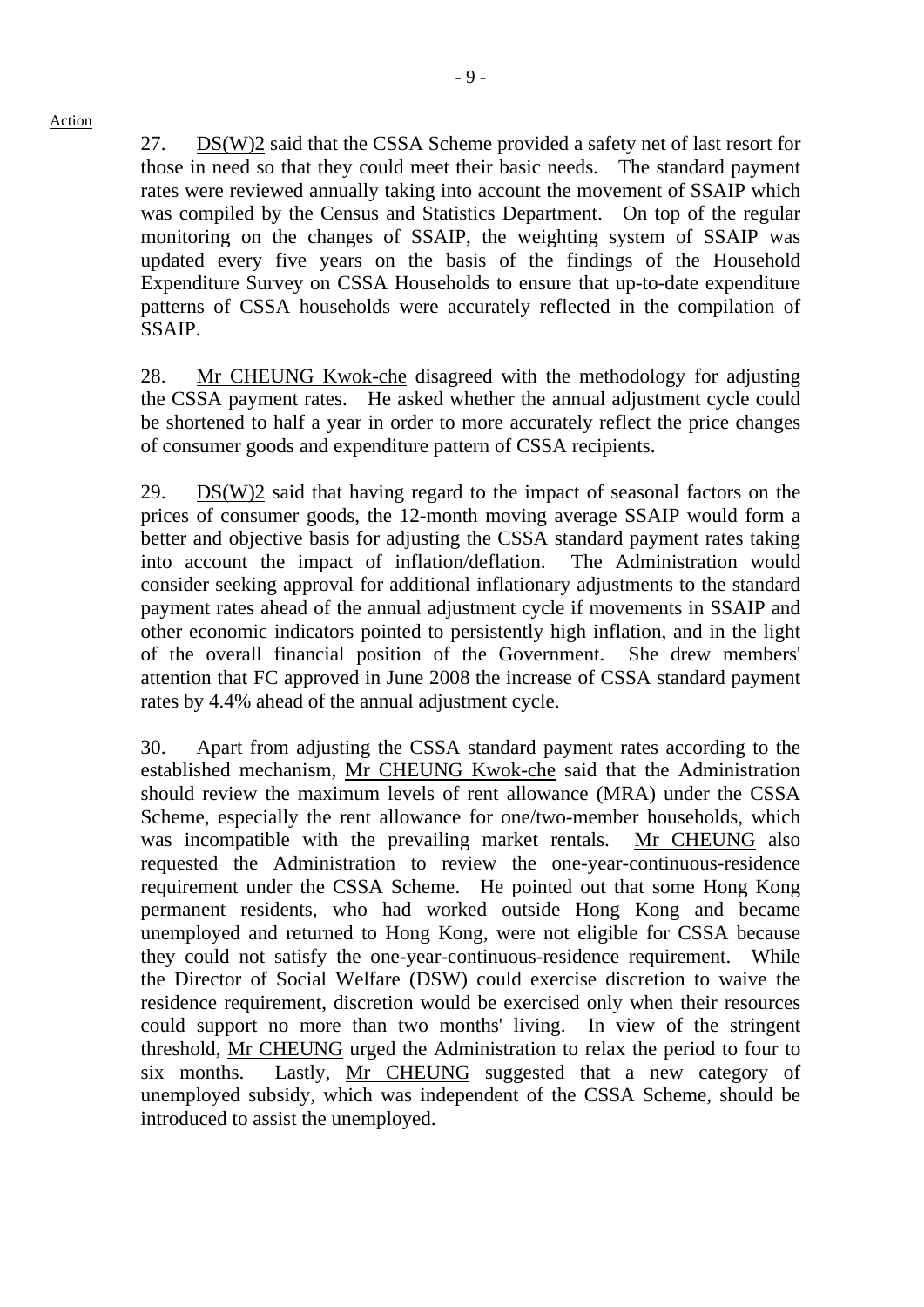31. DS(W)2 said that under the Support for Self-reliance (SFS) Scheme, assistance was provided for the unemployed able-bodied members of CSSA households to join the workforce through employment assistance services, community work programme and the arrangement of Disregarded Earnings.

32. Regarding the rent allowance, Deputy Director of Social Welfare (Administration) (DDSW(A)) said that MRA was adjusted in accordance with the movement of the Consumer Price Index  $(A)$  (CPI $(A)$ ) rent index for private housing. He pointed out that the MRA levels had been frozen since 2003 despite there was still room for downward adjustment of MRA as shown from the latest position of the 2009 index movement. DDSW(A) added that the one-year-continuous-residence requirement aimed to discourage people who have lived outside Hong Kong for a long time from relying on CSSA as soon as they returned to Hong Kong. Where a CSSA applicant was in genuine hardship, DSW might consider exercising discretion to waive the one-year-continuous-residence requirement and grant assistance to the applicant. Over 3,000 applications had been exempted from the requirement between June 2007 and April 2009. DDSW(A) further said that the Administration deemed it appropriate to consider exercising the discretion when the applicant's resources available to him/his family were not sufficient to meet the recognised needs under the CSSA Scheme for two months.

33. Echoing Mr CHEUNG Kwok-che's views, Mr Frederick FUNG took the following views –

- (a) instead of asking the unemployed to apply for CSSA, short-term unemployment assistance should be provided to them. Moreover, the Administration should review the requirement of making CSSA application on a household basis;
- (b) given that the rentals for public housing units varied according to the location of the housing estates, the Administration should draw reference from the Housing Department by adopting different levels of MRA for CSSA recipients in accordance with the rentals of private housing in that district; and
- (c) the Administration should review the policy on the one-year-continuous-residence requirement.
- 34. In response,  $DS(W)2$  made the following points
	- (a) the rationale for requiring application for CSSA on a household basis was to encourage family members to support each other. In addition, the SFS Scheme under the CSSA Scheme sought to help the unemployed enter the labour market;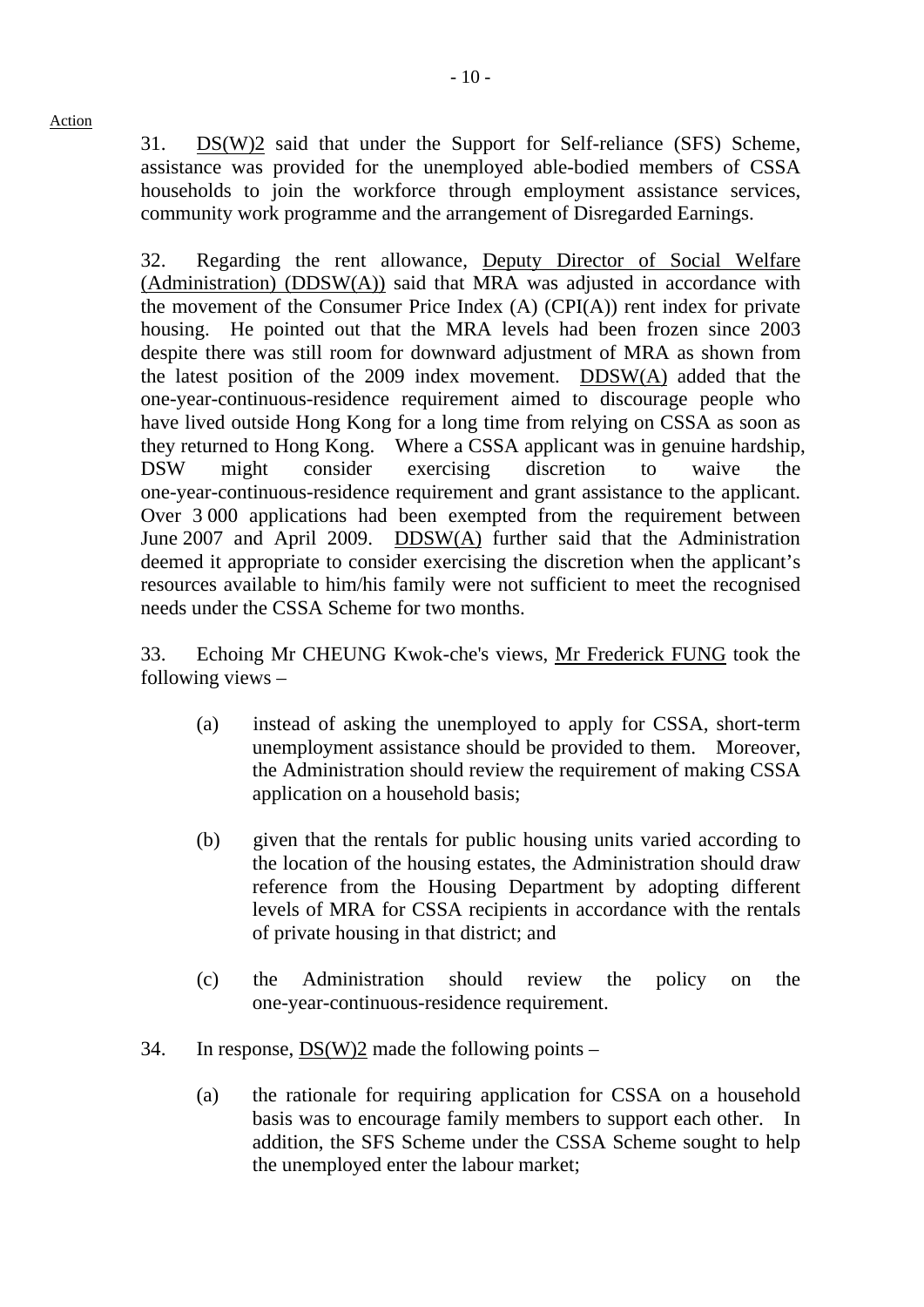- (b) MRA would be adjusted in accordance with the movement of index for private housing rent of CPI(A) under the existing mechanism. As at end-February 2009, 87% of CSSA households receiving rent allowance could meet the actual rental payments. While it was an individual's choice where to reside, individuals or families with genuine or pressing housing needs and having social and/or medical ground(s) might apply for allocation of public housing units under compassionate rehousing;
- (c) the residence requirement under the CSSA Scheme was introduced on 1 January 2004 on the basis of the recommendations in the Report of the Task Force on Population Policy. The rationale was to encourage potential immigrants to plan ahead before settling in Hong Kong. The Administration should also ensure the prudent use of public money to help those in need.

35. The Chairman considered it unreasonable to adopt a uniformed MRA for CSSA households, bearing in mind that those residing in the remote districts had to incur expensive travelling expense from home to work. The Chairman expressed concern about the adjustment methodology for CSSA. As the Administration would likely to propose to freeze the CSSA payment rates for the coming year, he was concerned that the CSSA recipients had to catch up with the inflation consequent upon the recent economic recovery. He urged the Administration to review the adjustment mechanism and cycle so as to maintain the purchasing power of the CSSA payments.

36. DDSW $(A)$  said that in the past, the inflation forecast methodology had been adopted for adjusting social security payments. However, the Director of Audit had pointed out in his Report No.32 published in March 1999 that the combination of the over-estimation based on the inflation forecast methodology and the deviations from the stated annual inflationary adjustment mechanism in the past years had a significant impact on Government expenditure. Besides, it would be difficult for CSSA recipients to face any retrospective downward adjustments. Starting from 2005, the Administration had adopted the existing annual mechanism for adjusting the CSSA payment rates based on actual movement of the SSAIP. The Administration would monitor closely the movements in SSAIP and make reference to other economic indicators, and consider seeking approval for any inflationary adjustments to the standard payment rates ahead of the new annual adjustment cycle where necessary.

37. Mr LEUNG Kwok-hung said that in the light of the improving fiscal position of the Government, the Administration should consider restoring the CSSA payment rates to the 2003-level as the payment rates were adjusted downward by 11.1% in 2003.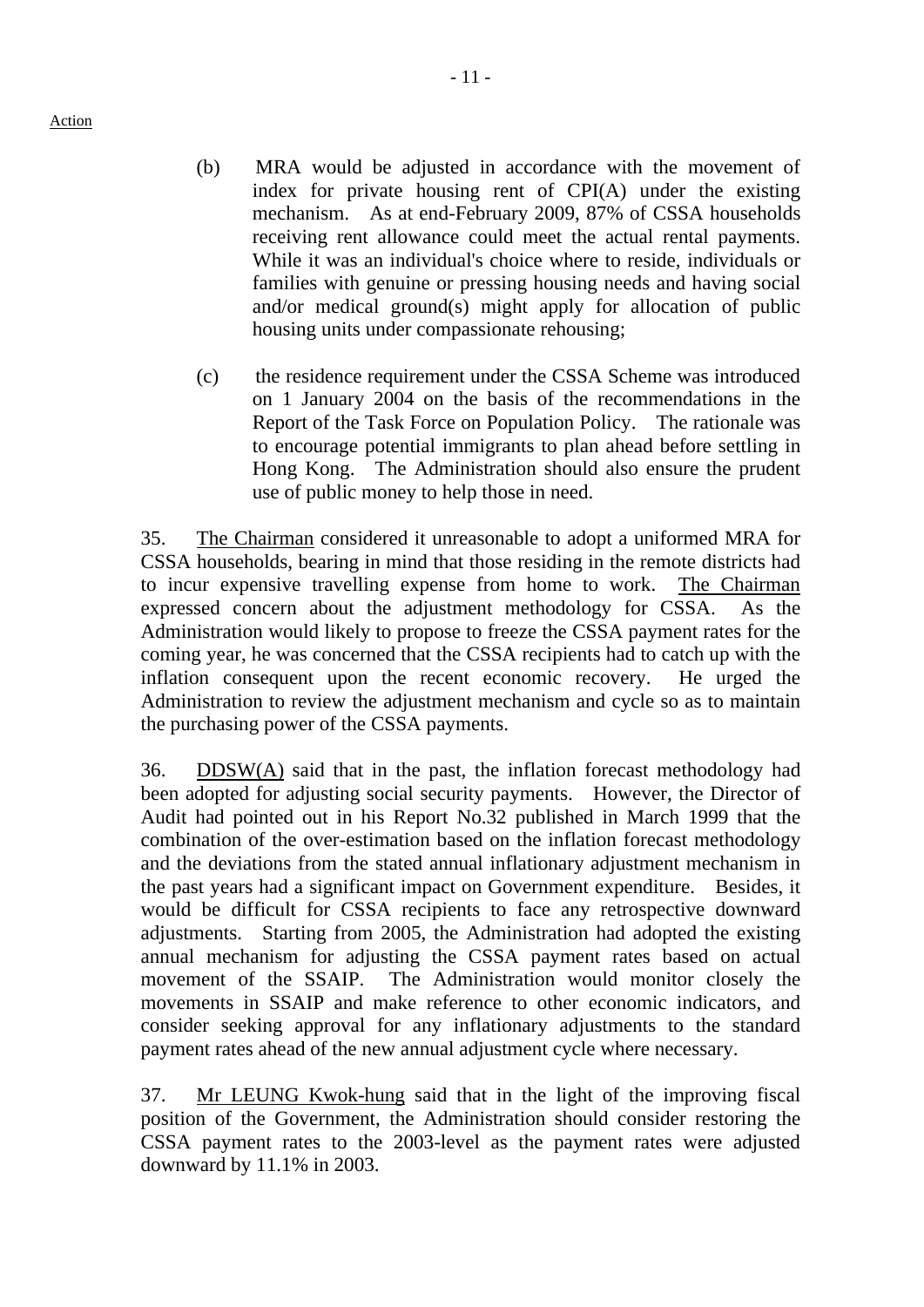38. DS(W)2 reiterated that the CSSA Scheme was to provide a safety net of last resort for those in need so that they could meet their basic needs. The standard payment rates were reviewed annually taking into account of the movements of SSAIP. The current mechanism for annual adjustment of the CSSA standard payment rates had been working effectively.

39. In closing, the Chairman said that the payment rates of CSSA and SSA would likely to be frozen for one year, the Administration should closely keep track of the market situation and seek approval for any inflationary adjustments to the payment rates ahead of the next annual adjustment cycle, where necessary, to ease the impact of rising prices on the CSSA households.

#### **VI. Definition of "poverty"**

[LC Paper Nos. CB(2)179/09-10(07) to (08) and CB(2)240/09-10(01)]

40. Secretary for Labour and Welfare (SLW) briefed members on some background information on the definition of poverty and the deliberation of the former Commission on Poverty (CoP) on the subject as detailed in the Administration's paper. SLW stressed that the Administration attached great importance to poverty alleviation work. The Task Force on Poverty had duly followed up on the 53 recommendations of the former CoP, many of which had already been implemented and their progress was reported at the Panel meeting on 13 July 2009.

41. SLW said that the former CoP had deliberated fully the issue of how to measure poverty in Hong Kong. The former CoP was of the view that poverty could not be understood simply by the concept of absolute poverty or the lack of ability to afford minimum subsistence, nor could one rely upon a single poverty line to measure income poverty. In this respect, the Government agreed with the former CoP and had all along been adopting a set of 24 multi-dimensional indicators for monitoring the overall poverty situation in Hong Kong. Among these 24 poverty indicators, 18 were life-cycle based while the remaining six were community based. SLW further said that for those indicators relating to income, the former CoP considered it appropriate to use the average payment of CSSA as a benchmark for delineating whether an individual was living in poverty. SLW added that if such a benchmark was employed as the sole criterion to define the size of the poor and taking into account the poor elderly persons, the size of the poor population would have been 714,900 in 2008. It was noteworthy that in 2009-2010, the expenditure on the social security system was expected to reach \$27.1 billion, representing 11.9% of the Government's total recurrent expenditure.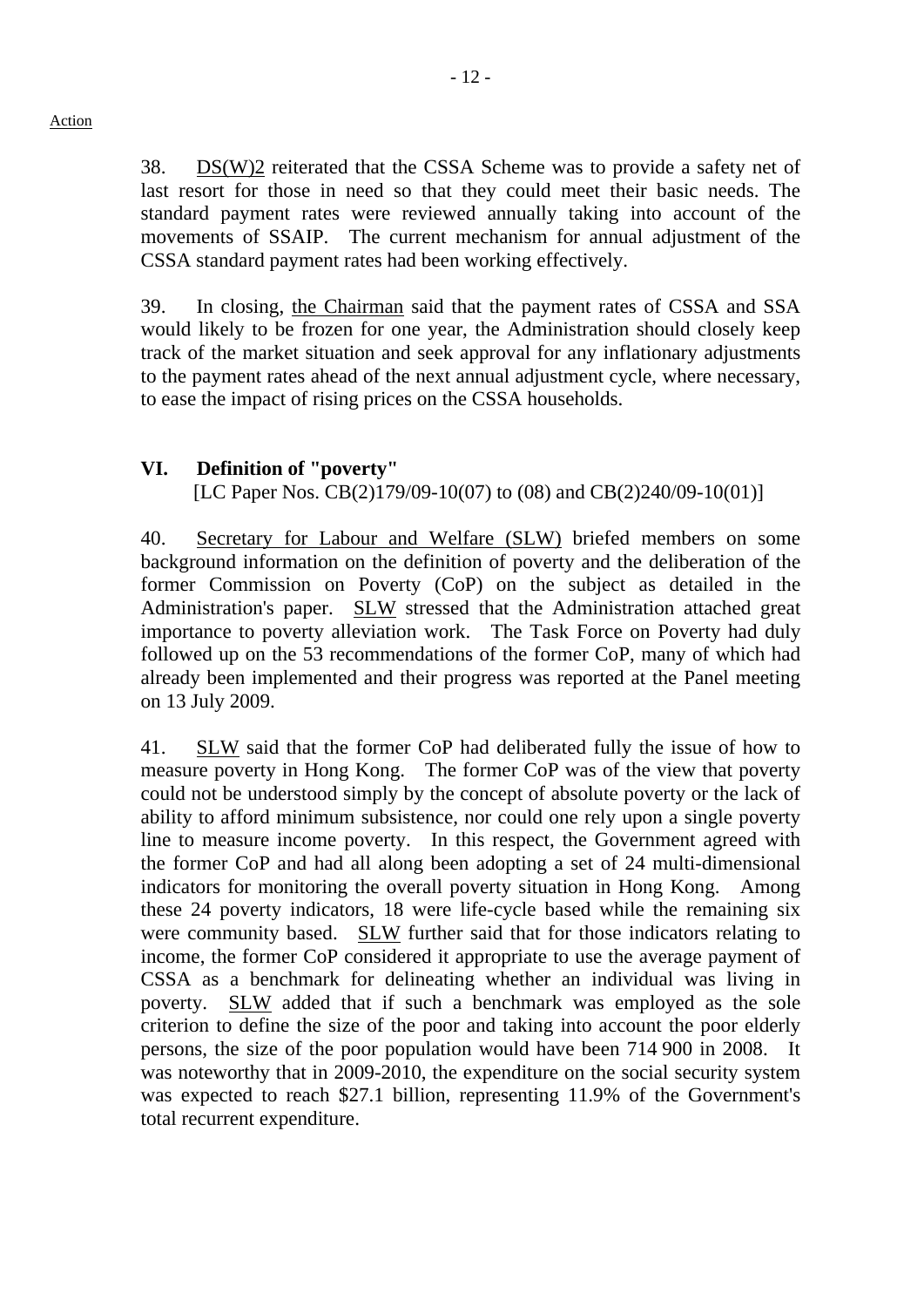42. SLW said that the Administration adopted a pragmatic and multi-pronged approach to assist the socially disadvantaged, among others, through creating job opportunities, providing training and retraining opportunities to raise the competitiveness and skills of the workforce, introducing a minimum wage system and providing various services to the needy. In formulating policies to assist the socially disadvantaged, the Government would take into account their financial and service needs.

43. Mr LEUNG Kwok-hung was of the view that the remark made by CE about the poverty situation at the CE's Question and Answer Session was completely arbitrary. Pointing out that Hong Kong's Gini index ranked the highest in the very high human development economies as revealed in the Human Development Report 2009 published by the United Nations Human Development Programme, Mr LEUNG took the view that the Administration should aim to lower Hong Kong's Gini index and the number of people living in poverty. Given the surplus fiscal reserve position in Hong Kong, the Government should devise concrete plan to narrow the income disparity and improve the median household income level of the employed.

44. Echoing Mr LEUNG Kwok-hung's views, Mr Albert CHAN expressed dissatisfaction at CE's remark about the definition of poverty. In his view, the current CSSA payment levels could not sustain the poor to meet the basic needs. He strongly urged the Administration to review the basic items of goods and services to be covered under the CSSA Scheme in determining the payment rates. This apart, Mr CHAN wondered how the 24 multi-dimensional indicators reflected the poverty situation of Hong Kong.

45. SLW reiterated that the Administration attached great importance to the work of poverty alleviation. The former CoP had fully deliberated and recommended the adoption of a set of 24 multi-dimensional indicators for monitoring the overall poverty situation in Hong Kong and providing support for the formulation and evaluation of policies to assist the needy.

46. Citing the poverty indicator concerning persons aged 20-24 with tertiary education as an example, Dr LEUNG Ka-lau enquired how the number of persons aged 20-24 with tertiary education reflected the poverty situation and how the Administration would make use of the figure in the formulation of policies to tackle poverty. He further asked about the weighting of the respective poverty indicators for monitoring the overall poverty situation in Hong Kong.

47. SLW responded that as explained earlier, in formulating poverty alleviation policies, the Government would take into account the actual situation and needs of the disadvantaged groups, including their income, access to essential services and opportunities. The number of persons with tertiary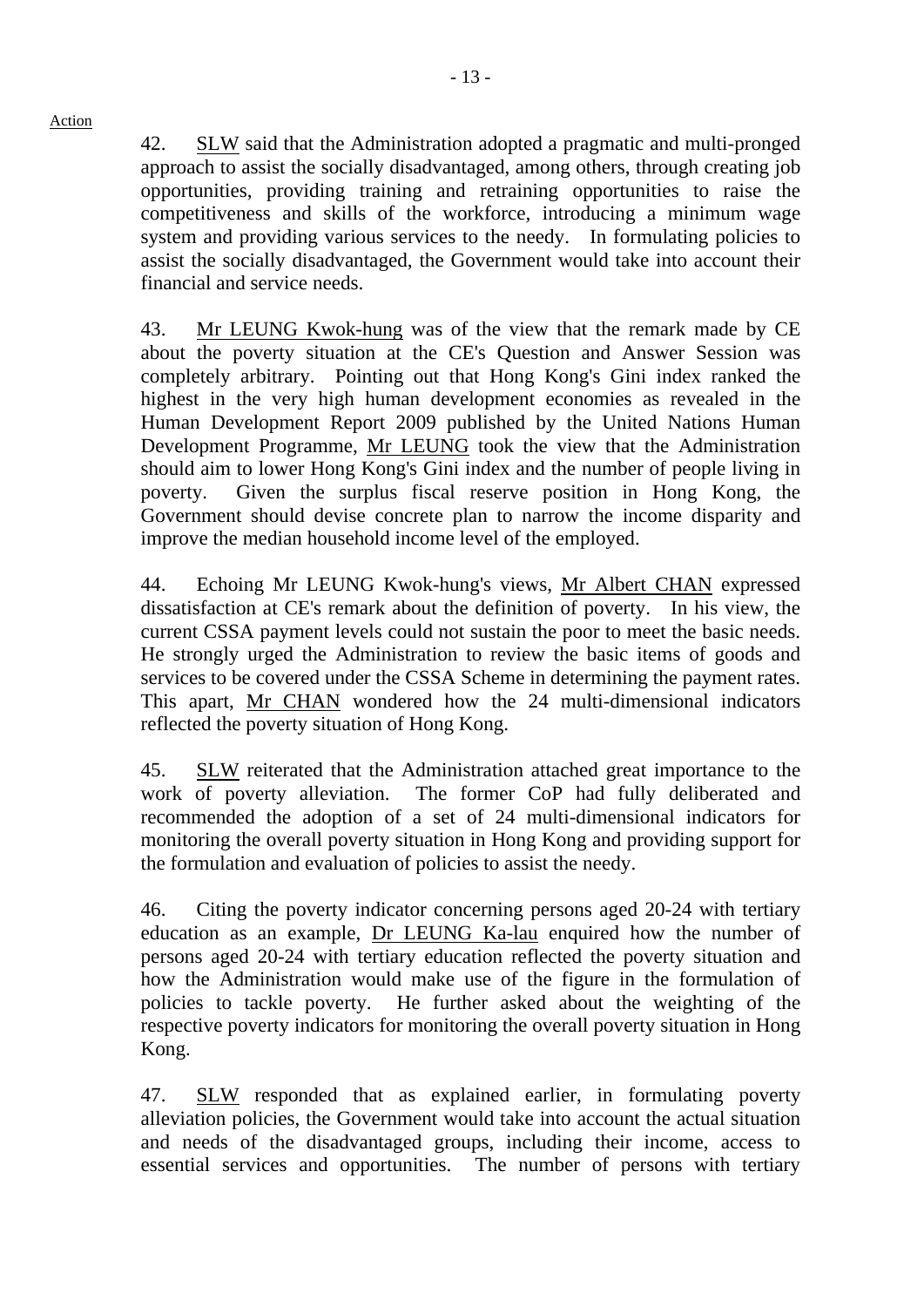education reflected the opportunities of social mobility and reducing inter-generational poverty. He stressed that the use of the 24 multi-dimensional indicators would allow the Administration to monitor the poverty situation in Hong Kong from different perspectives and identify the needs of different disadvantaged groups and people across different districts, thereby providing the basis for the formulation and evaluation of policies to assist the needy.

48. Mr Ronny TONG held the view that the Government should make reference to the definition of poverty adopted universally. For instance, the European Commission defined that individuals living in households where equivalised income was below the threshold of a specified percentage of the national equivalised median income were living in poverty. He saw no reason why the Administration did not adopt a definition of poverty to measure the poverty situation. Although a rising Gini Co-efficient did not necessarily mean worsening of the poverty situation, Mr TONG noted with concern that Hong Kong's Gini Co-efficient was ranked almost the highest in the very high human development economies. This apart, about 1.23 million of Hong Kong people living in poverty and the increasing number of working poor over the past ten years revealed that the Government's efforts in the work of poverty alleviation was inadequate. Mr TONG urged the Administration to explore further measures to improve the situation.

49. SLW said that the Administration was very concerned about the poverty problem and had all along adopted a pragmatic approach to assist the socially disadvantaged. It considered that the key to tackling poverty lay in promoting economic growth, thereby creating more job opportunities. In tandem, the Administration provided training and retraining opportunities to raise the competitiveness and skills level of the workforce.

50. Mr Ronny TONG said that despite there was an upsurge in the economic growth, the number of people living in poverty remained high. In his view, the crux of the matter was how to reduce the poor population.

51. Referring to the Hong Kong Council of Social Service's submission, Mr CHEUNG Kwok-che noted with concern that in the past 20 years, the household median income of the lower income group decreased by 3.3% whereas the higher income group had increased by 34.7%. Mr CHEUNG enquired if the Administration would set a target for reducing the number of people living in poverty. While appreciating the Government's efforts in enhancing the employability of the disadvantaged groups, Mr CHEUNG was of the view that it would be more important to create job opportunities such that the grassroots could be directly benefited.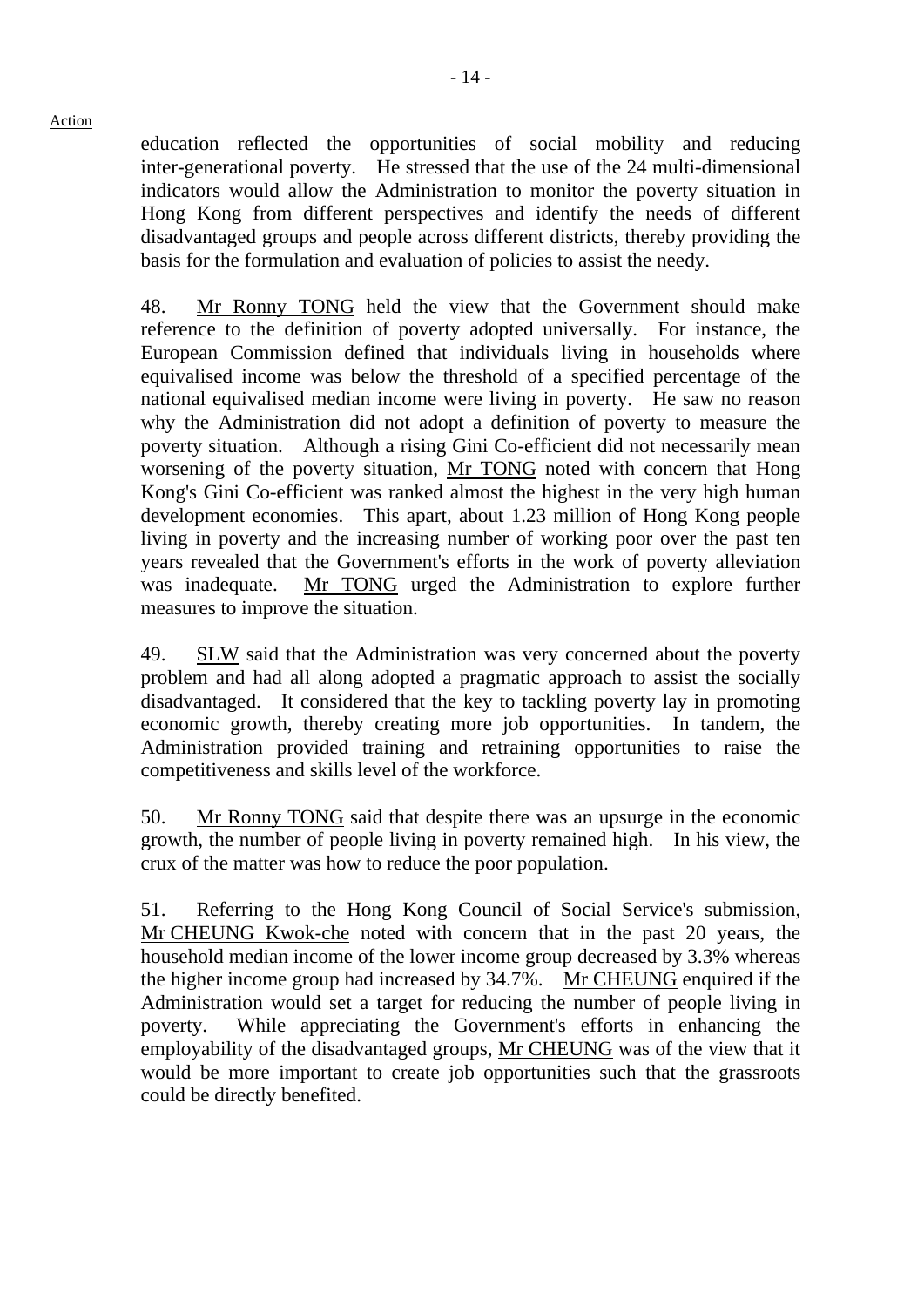52. SLW stressed that the Administration adopted a pragmatic and multi-pronged approach to tackle poverty and to assist the disadvantaged groups. SLW advised that the Administration had introduced a series of relief measures since 2008, amounting to \$87.6 billion. In addition, the Government's efforts in "stabilising the financial system, supporting enterprises and preserving employment" helped secure some 250.000 jobs in 2008. This apart, since the launch of the "Operation Building Bright" project, over 1,000 job opportunities were created, not to mention the major infrastructural projects and public works projects to be rolled out. It was encouraging that the unemployment rate of the construction sector fell from 12.7% to 9.4%, and that of the decoration and maintenance sub-sector fell from 21.6% to 10.8%. SLW said that while the key to tackling poverty was to create job opportunities, the Administration would continue to assist the socially disadvantaged through the CSSA system, which served as a safety net to assist those who could not support themselves financially.

*[To allow more time for discussion, members agreed to extend the meeting by 15 minutes.]* 

53. Mr Frederick FUNG was very concerned about the income disparity of Hong Kong in the light of the high Gini Co-efficient. He cautioned that the Gini Co-efficient of Hong Kong was higher than 0.4, which implied a high risk of poverty. Mr FUNG pointed out that the widening income disparity had aroused public discontent against the Government policies. Although the Government had identified a set of 24 multi-dimensional indicators, an analysis on the movements of these indicators without taking corresponding actions was meaningless. Referring to a comparison of the poverty indicators in the past three years provided by the Administration earlier, Mr FUNG said that the poverty situation of Shamshuipo and Kwai Tsing had been worsening. He enquired about the measures to be taken to alleviate the poverty situation in these districts. Mr FUNG also cast doubt about the inconsistency in CE's remark and SLW's explanation on the definition of poverty.

54. Referring to paragraph 15 of the Administration's paper, SLW said that CE's remark on the definition of poverty was in line with the deliberation by the former CoP on how to understand the poverty situation in Hong Kong. In gist, for those indicators relating to income, reference was made to the average payment of CSSA. The former CoP considered it appropriate to use this as an indicator of whether an individual was living in poverty. SLW reiterated that the Government attached utmost importance to the work of poverty alleviation. It was the Government's policy to adopt a pragmatic and multi-pronged approach to tackle poverty.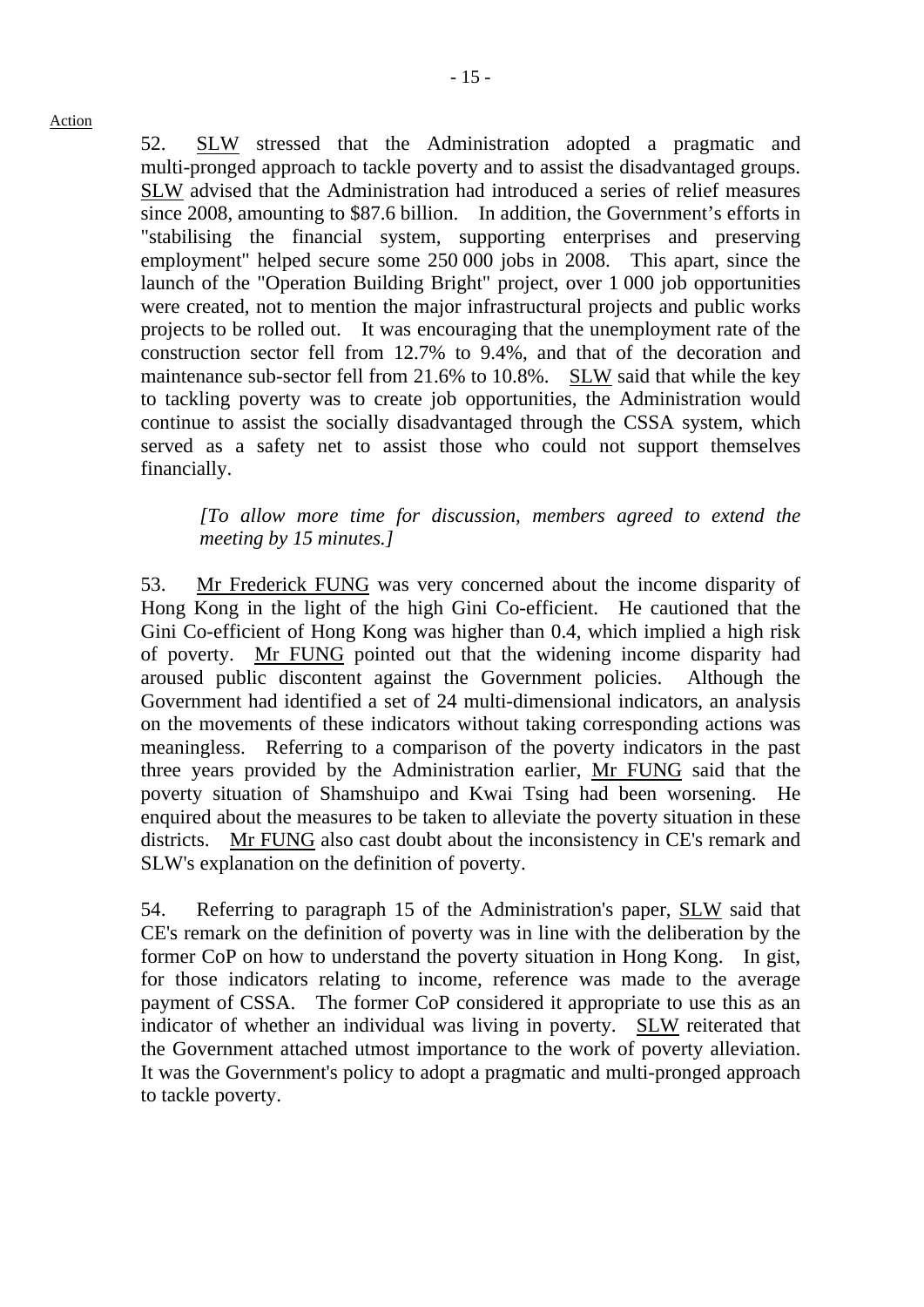55. Mr LEUNG Yiu-chung took the view that the Government should set a target for tackling poverty, instead of adopting a set of 24 multi-dimensional indicators which, in his view, merely reflected the poverty situation from different perspectives. Expressing concern that 714,900 people were living in poverty, Mr LEUNG strongly urged the Administration to draw up a specific target on reducing the number of people living in poverty.

56. SLW stressed that the 24 multi-dimensional indicators provided very useful reference for the Government to identify the needs of different disadvantaged groups and people across different districts and to provide support for the formulation and evaluation of policies to assist the needy. SLW said that the respective District Social Welfare Officers of SWD and District Officers of the Home Affairs Department would in the light of these indicators work together in formulating measures to improve the poverty situation in the districts. SLW further said that income poverty was only one of the tools to measure the poverty situation. Access to essential services and opportunities by the socially disadvantaged should also be taken into account in considering their actual situation and needs. To this end, the Government adopted a pragmatic and multi-pronged approach to assist the socially disadvantaged. For example, the Administration had rolled out the Child Development Fund projects which aimed to reduce inter-generational poverty.

57. Dr PAN Pey-chyou raised doubt about the effectiveness of adopting CSSA payment as a benchmark to determine who was living in poverty. He also expressed particular concern about the livelihood of the unsupported poor elderly who were not eligible for CSSA due to the possession of properties for self-occupation.

58. SLW advised that of the 714,900 people considered to be living in poverty, some 200,000 were poor elders who were on CSSA and/or lived in private temporary housing and private shared units. For elders who possessed properties for self-occupation, the value of the property would be disregarded for the CSSA asset test.

59. Mr IP Wai-ping expressed dissatisfaction at CE's reply to his question raised at the CE's Question and Answer Session on 15 October 2009 regarding ways to tackle poverty. In his view, having a job did not necessarily address the poverty problem if the wage level remained low. He could not accept the Administration's view that income disparity and poverty were two distinct concepts. Raising concern about the widening income disparity between the rich and the poor in the past 20 years, Mr IP urged the Administration to take forward tax policies and social benefits with a view to redistributing the wealth and narrowing the gap between the rich and the poor.